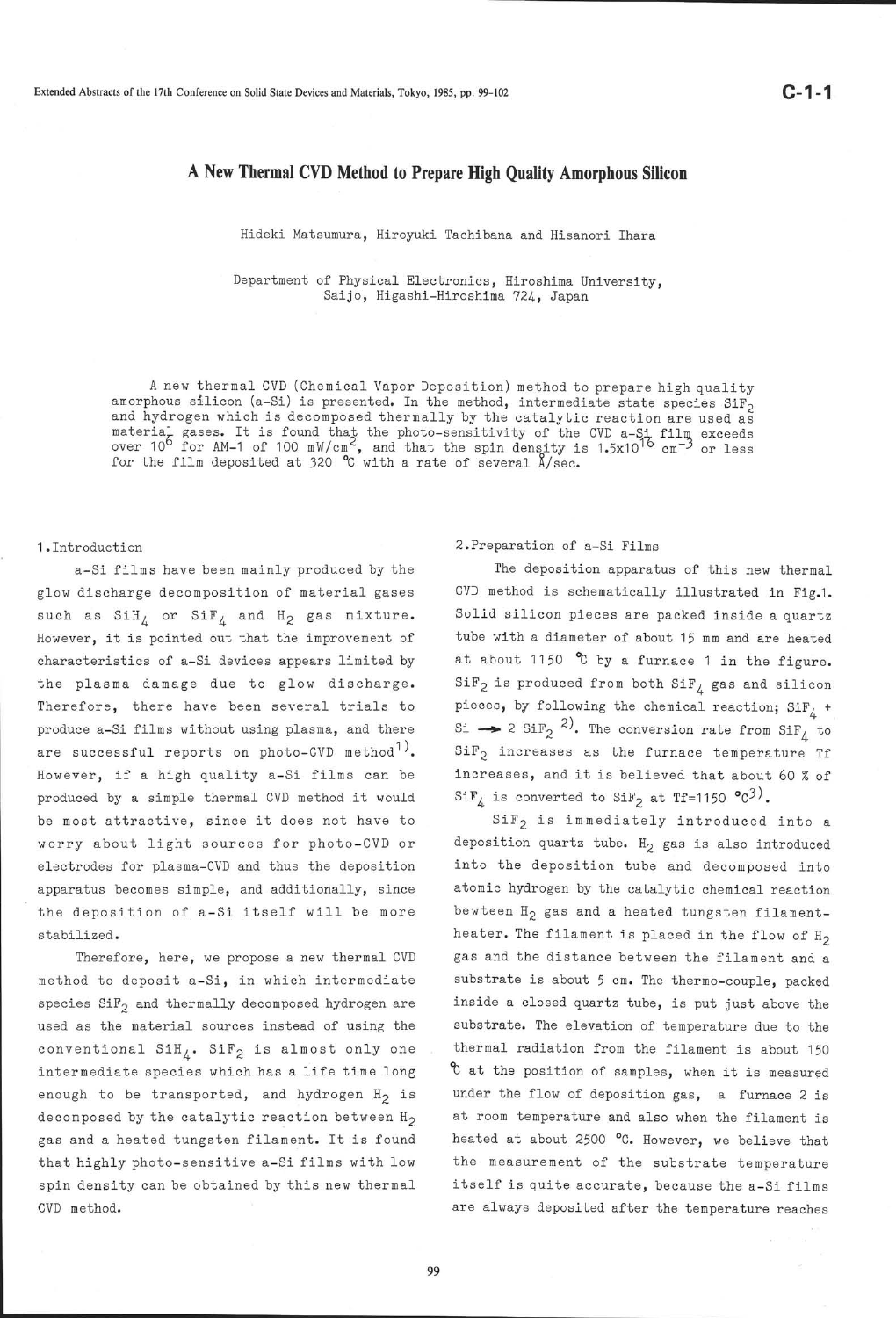

Fig.1 Schematic diagram of deposition apparatus for our thermal CVD method.

at a certain saturated value under the flow of Ar gas.

The flow rates of input  $\text{SiF}_L$  and  $\text{H}_2$  were

fixed at 150 sccm and 50 sccm respectively and the gas pressure during deposition Pg was also fixed at about 500 Pa. Figure 2 shows the deposition rate of a-Si films, the photo-conductivity  $\Delta\sigma_p$ and the photo-sensitivity  $\Delta\sigma_{\rm p}/\sigma_{\rm d}$  as a function of the substrate temperature Ts. Tn this ease, the current of tungsten filament heater Iw was kept at 8 A. In the present work, the photo-conductivity is defined as the difference between the conductivity under the illumination of AM-1 of 100  $mW/cm<sup>2</sup>$  and the conductivity in dark  $\sigma_d$ . Although the deposition rate is likely to increase as the substrate temperature increases, the photosensitivity decreases remarkably over  $Ts=400$  °C. Thus, here, Ts was maily fixed at 320  $^{\circ}$ C.

### 3. Properties of Deposited a-Si Films

As the current of heater Iw increases, the deposition rate is 1ike1y to increase monotonously. For instance, it is about a few  $\lambda$ /sec for Iw=6 A, but it increases up to 47  $\lambda$ /sec for Iw=13 A.

Figure 3 shows the infrared absorption spectra for the samples deposited at both Iw=6 <sup>A</sup> and Iw=8 A. At first, it 1s confirmed that fluorine and hydrogen atoms can be incorporated in a-Si films produced by the new thermal CVD method. And it is also found that the content of fluorine or hydrogen is a function of Iw. For instance, the hydrogen content is about a few atomic % for the sample of Iw=6 A but increases to several atomic % for Iw=8 A.

The photo-conductivity, the dark-conductivity and also the photo-sensitivity of the a-Si films are shown in Fig.4 as a function of Iw. In the figure, it is demonstrated that the photosensitivity exceeds over  $10^6$  for the sample of Iw



Fig.2 Deposition rate and photo-conductive properties of thermal CVD a-Si films as a function of substrate temperature.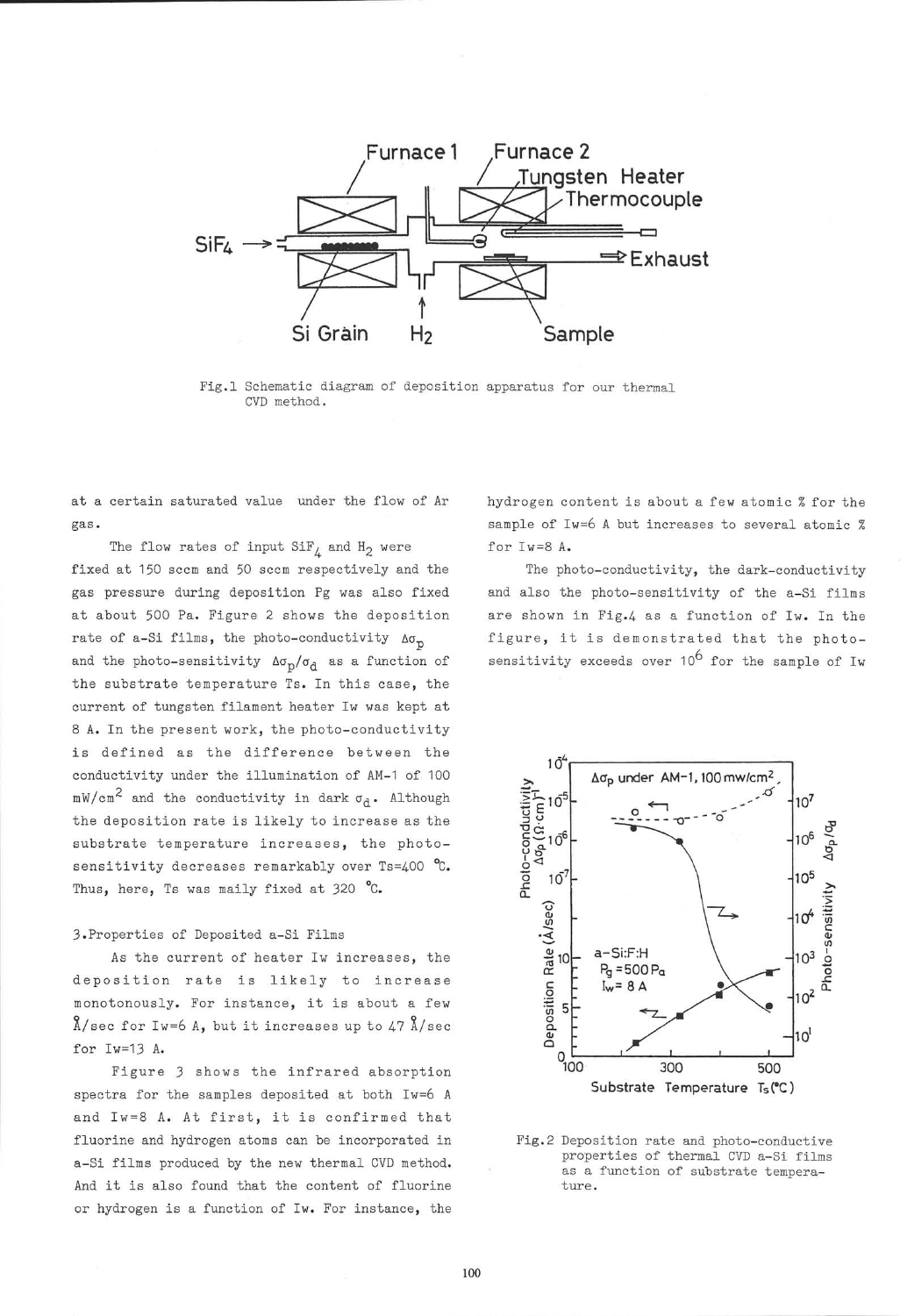

Fig.3 Infrared absorption spectra of thermal CVD a-Si films deposited at heater-current  $I_w=6$  A and  $I_w=8$  A.

less than 8 A, and that it is likeIy to decrease as Iw increases. Since the photo-sensitivity of the conventional glow discharge a-Si fiLns is usually  $10^4$  to  $10^5$ , it may be said from this figure that a highly photo-sensitive a-Si films ean be produced by our CVD method.

The reason why the photo-sensitivity degrades as the heater-current increases is not clear. According to our Rutherford backscattering measurenent, tungsten atoms are 1ike1y to be undesirably incorporated as the current inereases. For instance, the tungsten content in the a-Si filn of Iw=8 A is less than 9 ppm which is <sup>a</sup> detectable limit of our neasurements, however, it increases up to 200 ppm for the film of Iw=13 A. Probably, this tungsten incorporation is the most possible reason for the degradation.

Finally, we also evaluated the spin density of our films from the experiment of the electron spln resonance (ESR). The spin density was estimated by comparing ESR signal of the calibration sample, JE0L Weak-Coal, with that of our a-Si of 1.2 mg in weight. As a result, the spin density of our a-Si deposited at Iw=8 A was estimated as  $1.5x10^{16}$  spins/cm<sup>3</sup>. The value is not the best one among ever reported, however, the value appears equivalent to that of the high quality glow discharge a-Si filns.

## 4. Conclusions

Fron above results, the followings are concluded;



Fig.4 Photo-conductive properties of thermal CVD a-Si films as a function of heater current.

- 1) a-Si films can be deposited by a new thermal CVD nethod in which internediate state active species  $\text{SiF}_2$  and thermally decomposed hydrogen are used as deposition gases.
- 2) This CVD a-Si film is highly photo-sensitive and also its spin density 1s as low as about  $10^{16}$  cm $^{-3}$  even for the film deposited with a rate of several  $\hat{\Lambda}/\text{sec}$ .

#### [Acknowledgement]

The authors are very much grateful to Prof.